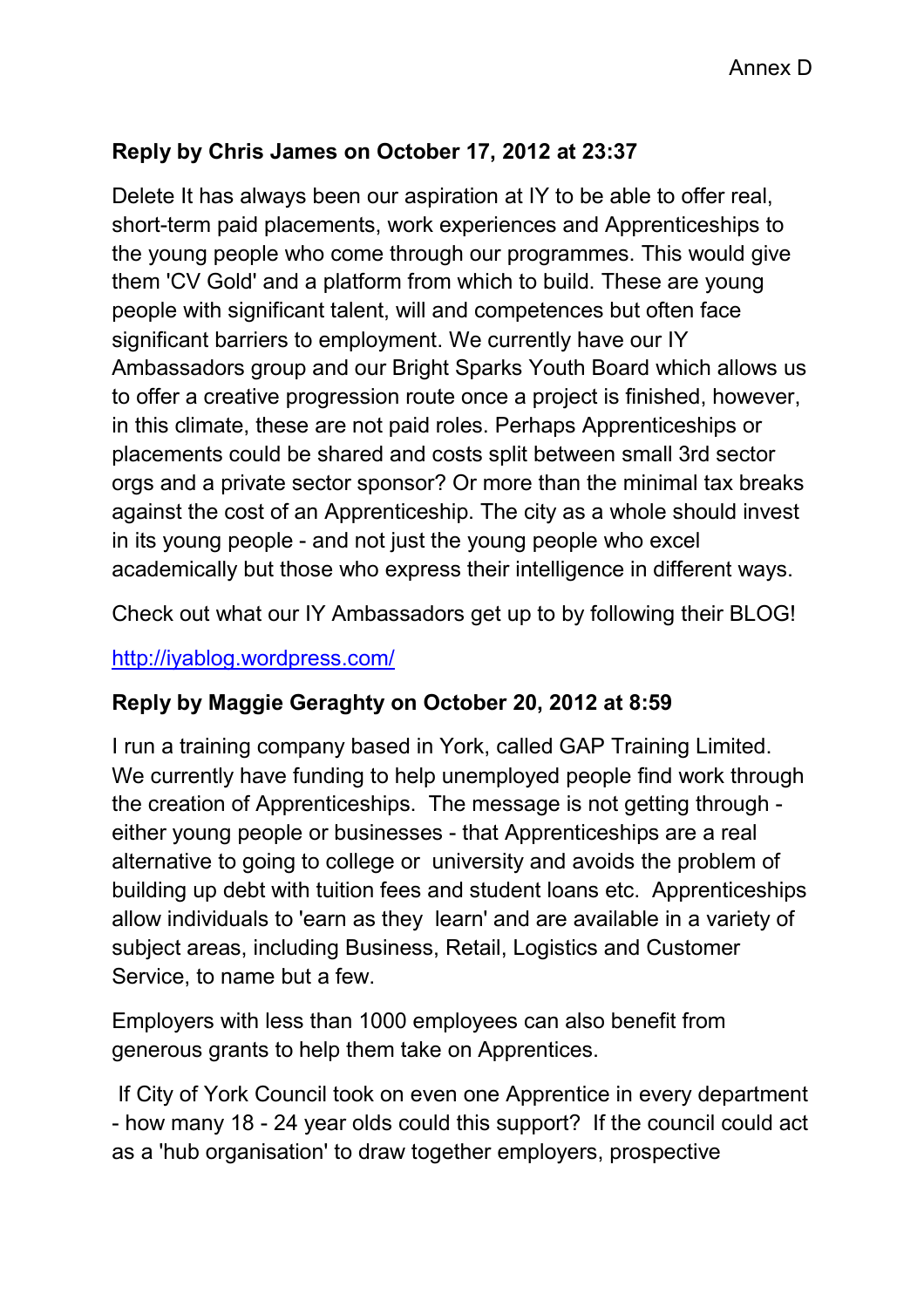Apprentices and local training providers to a one -day event, this would ensure there was a clear picture of what really is on offer in the City.

Maggie Geraghty

Director, GAP Training Ltd

Tel. 01904 424730

## **Reply by Alyson Christy on November 2, 2012 at 12:17**

Delete Supported volunteering and mentoring to enable young people to reach out to develop their own personal interests is one way forward into work.

Reaching Out, funded by The Big Lottery and based at The Children's Society's PACT Project here in York, has been building bridges to enable disabled young people (aged 16 - 25), to participate in meaningful and enjoyable activities as part of an inclusive work force.

Over the last 3 years 85 disabled young people, supported by 36 volunteers, have contributed over 4800 hours to community volunteering with 79 organisations in York. The brilliant news is that 41 of these young people are continuing to volunteer and 11 are in paid work as a result of their personalised volunteering experiences. All have gained confidence, new skills and new friends who involve them in the local community.

 Take a look at http://www.childrenssociety.org.uk/reaching-out for more information and also the attached Out in Front newsletter for young people.

We have produced two DVDs with young people so that they and the support volunteers and organisations can tell others about their own experiences of the barriers and benefits of volunteering. We are using these resources in workshops with local voluntary groups - then supporting them to set and meet their own Reaching Out Challenges for inclusive supported volunteering.

There is an ongoing need for person centred interventions.